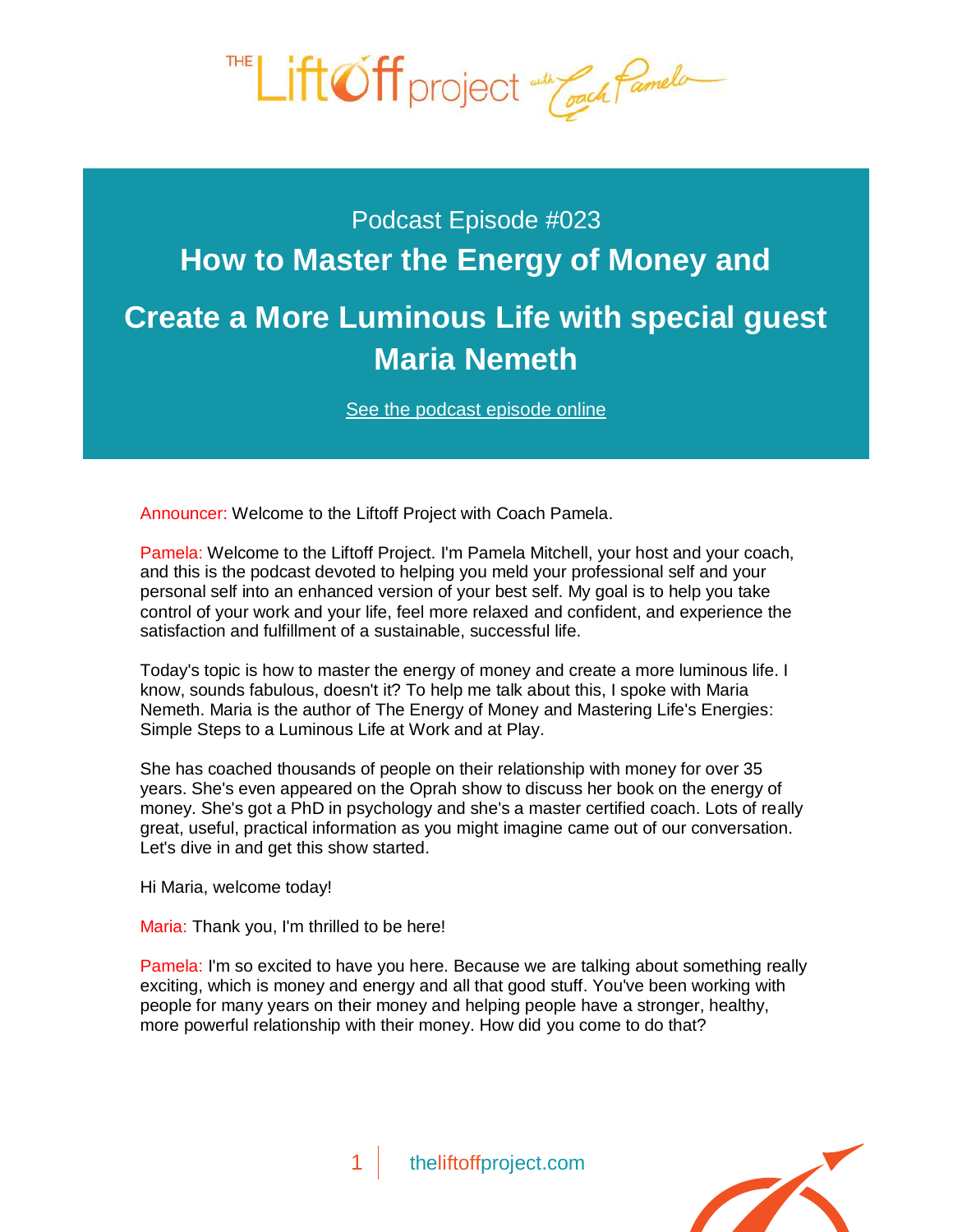

Maria: It's a very embarrassing story. I'll say it, but it really is embarrassing. You know, most of our journeys start with something that is a breakdown, something that happens that's really not very good. This happened with me about 30 years ago. I lost \$35,000 on an unsecured promissory note.

That means giving someone money that had no collateral to back it up. It was a ponzi scheme. We've heard of these Bernie Madoff schemes, and this is exactly what it was. I'd only known this man for about two months, and what's worse, I didn't even have the money myself. I borrowed it from an in-law at 10.5%, because the man who I gave this money to said I would be earning 32% on my investment.

The cautionary tale, first of all, is if it sounds too good to be true, it probably is. The worst was yet to come for me though, because I gave him the money and my friends and colleagues and relatives told me not to do it. But I didn't listen. I don't know if any of you out there listening to me right now has ever done that, where people tell you not to do something and you just don't listen. That's what happened to me.

When it happened, I gave him the money and literally he ran away with it. Just left. I lost it all. The sting of it was really terrible and I ended up running back to my office. At the time I was a licensed clinical psychologist, as you know, and a master certified coach. At that time, I had a big psychotherapy practice. I tried to earn the money back before any of my friends would ask me what happened with the money.

It was illogical, but one of the things that happens, Pamela, when you run from your lessons, is that they end up following you. It happened to me because about three months into this as I'm avoiding contact with my friends and trying to earn money, I get a call from the Sacramento Beat, which is where I live here in Sacramento. It was a reporter.

She said, "You know, Dr. Nemeth, I was given your name from UC Davis, Davis School of Medicine", because at that time I was also supervising psychiatric interns. She said, "We know that you know a lot of things in Sacramento and we have this problem." I remember just saying, "Okay, I'll be happy to give you my expertise." I had no idea that she was going to say, "Well Dr. Nemeth, people in Sacramento have been suffering with a lot of Ponzi schemes, and we need to know from someone of your stature and training what kind of a person gets taken by those deals."

## Pamela: Ouch.

Maria: It was a big ouch, huge. You couldn't have phrased it any better. The dam broke for me. I started telling her what had happened and how sorry I was and how terrible I felt. To her credit, she did try to shut me up. She said, "Dr. Nemeth, I'm writing this article, are you sure you want to tell people?" I decided to face my dragon, I decided to face the lesson. I told the truth about it and she printed what had happened to me.

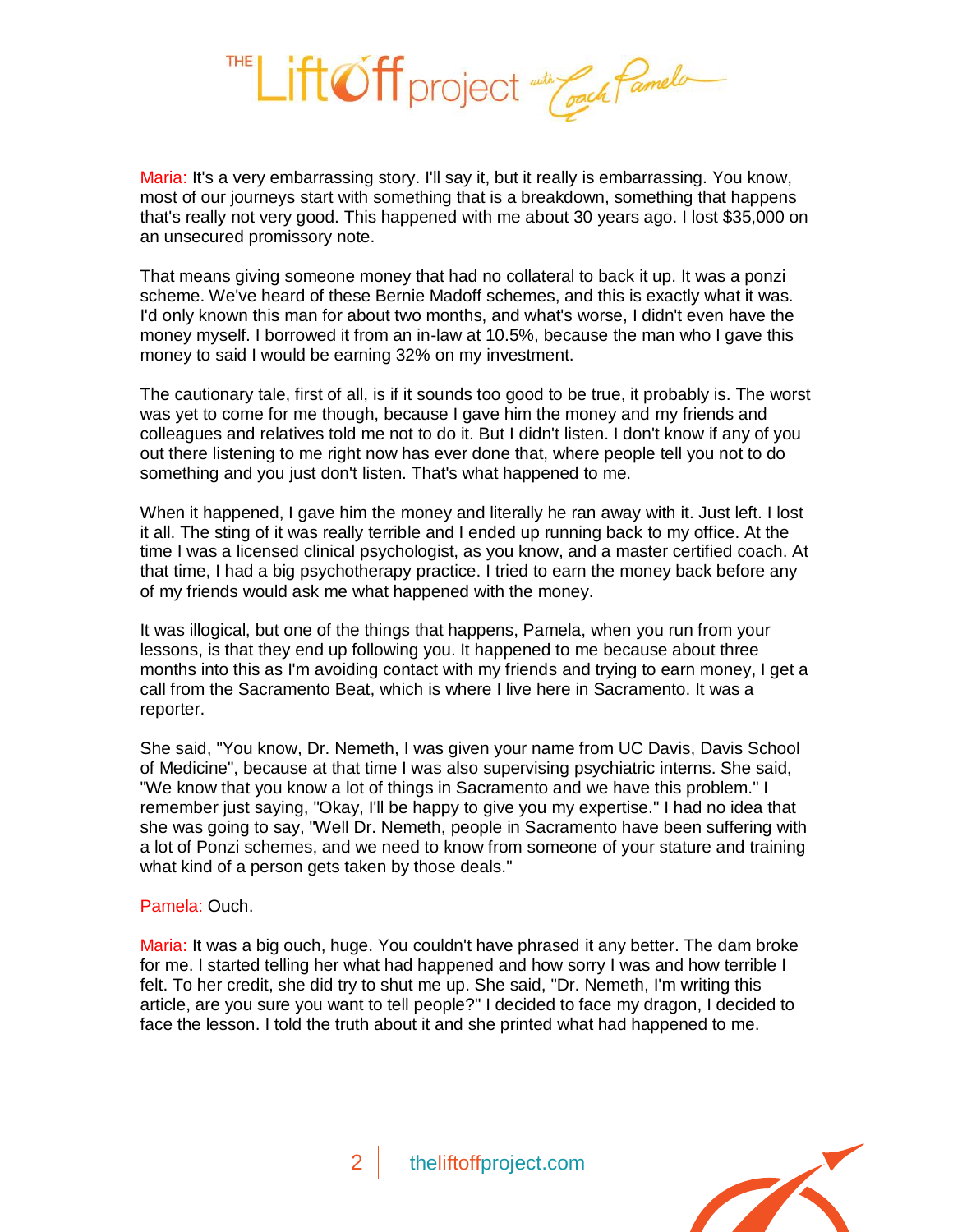

My friends and colleagues and relatives, Pamela, they called me. Instead of asking me, "Why did you do that?" they started talking to me about their own relationship with money. I saw that no matter how much or little money people had, there was always this kind of dis-empowerment worrying about it, feeling guilty about it, feeling anxious about it. I decided to lead a course that I knew I needed to learn from.

I invited 22 friends and I told them, "I don't know how we are going to do this, but I promise if you stick with me we are going to transform our relationship with money, because I don't know about you ... " I said to them, "But I want this never, ever, ever to happen to me again in any way shape or form."

The first group, we just started, and with the commitment to transforming, we asked a very difficult question. That's usually how it starts. The question was this, "What is it that I don't want people to know about my relationship with money? What is it that's my secret?"

Pamela: Oh my god.

Maria: At that time, I called it my dirty little secret. What would I pay other people thousands of dollars not to have to divulge to anybody? We started talking about our money secrets. Sure enough, out of that, I began to see a way through all of that mess and devised the first course. It was called "You and Money." This was about 30 years ago. Since then, the course has morphed into something called "Mastering Life's Energies." Then some colleagues and I started a coaching academy based upon some of the principles that I saw.

You know, Pamela, I didn't develop these principles. They are not new, but what I was able to do is learn from people who I considered to be the best in the world, and take what they had written. My question always was, "All right, given this, how can I bring this into my everyday life?"

Now, we have this academy and we are teaching people to live life with clarity, focus, speed, and grace no matter what it is that they are up to.

Pamela: That is what is so powerful and why I love your books in particular, because you break it down into very practical, actionable steps that I can weave in on a day by day basis. That to me is really the whole point of it, because these concepts are wonderful, but if we cannot work with them, then what do we do? Right?

Maria: Yes, absolutely. I work with people on a lot of different things, but really we have some very strong programs if people want to learn how to be coaches, and we have strong programs if they want to learn how to transform their relationship with money. It's a very happy thing for me to be able to do.

Pamela: Well, I want to dive into some of those things. In particular, transforming their relationship with money. Your most recent book is called *Mastering Life's Energies*. The

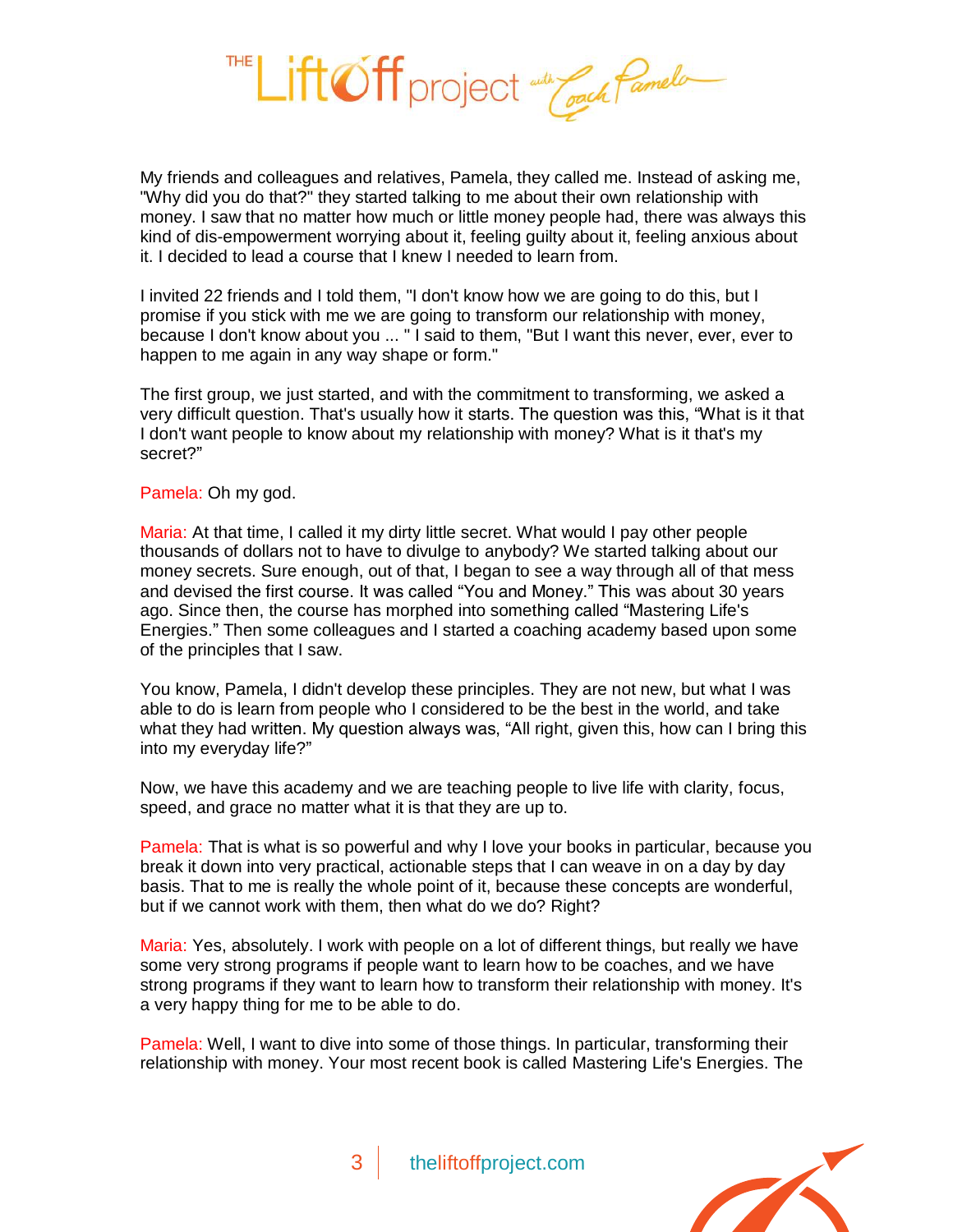

subtitle of it is, "Simple steps to a luminous life at work and play." This idea of luminosity is really interesting to me because, in particular, money is an energy. But money isn't something we generally think we have a "luminous" relationship with. What is this? What is luminosity? What does that mean? Is it the same as happiness?

Maria: No, it actually isn't. Thank you for asking me that question. Luminosity is actually a state of being that is transcendent to happiness. Let me give you an example. This is from my own childhood, and it's the easiest way to explain it. My mom had a chain of bakeries, Pamela, in Los Angeles. I grew up learning how to wash dishes and box cakes and all kinds of things before I graduated on to something else.

There was one day, I was about 11 years old, and I was washing pots in the back. There was this tub on the floor, this tub about three feet high of chocolate icing. It was lukewarm and it was gushy and there was this wonderful little film of butter on the top of the dark chocolate. You could smell it, and it just made my mouth water to look at it.

I was looking at it, and out of the corner of my eye I saw my mom. She looked at me and she said, "Okay Maria, just do it." She knew what I wanted to do. I rolled up the sleeve on my right arm and I plunged it elbow deep into this soft, gooey, dark chocolate. I pulled it out and I started licking it. My hands smelled like chocolate for a whole week but it was just the best.

That was a very happy moment. Fast forward about two years later, and I'm 13 and a half. It's going to be Mother's Day and I've been working at the bakery and I saved up money to buy my mom a present. I went to a department store to buy this present. I was really nervous because my mom has the best taste in the whole world. I was afraid she wasn't going to like it but I just had to buy her something. I went and I bought her a pin that was a sheath of wheat, gold plated.

I'm riding back from the department store to the house, and I'm all nervous. The next morning it's Mother's Day and she opens this box that I'm giving her. She opens it and she looks at the sheath of wheat. She says, "Oh honey, this is the best thing you could have got me. This absolutely is perfect. It relates to my bakery!" And I saw her smiling at me.

Years later, my mom had passed away. Most of the things she left me in terms of jewelry was stolen over the years. All except this gold plated sheath of wheat which I still have to this day. I tell you, every time I put it on, every time, and this is years later, Pamela, I see my mother's eyes smiling at me.

This is the difference. In a happy moment, I knew that my mother loved me but in a luminous moment, I knew that my mom knew how much I loved her. That's luminosity, when you see the difference you are making in another person's life. You have this sense that you are doing exactly what you are meant to be doing right there and now and that you are glad to be living your life and nobody else's life.

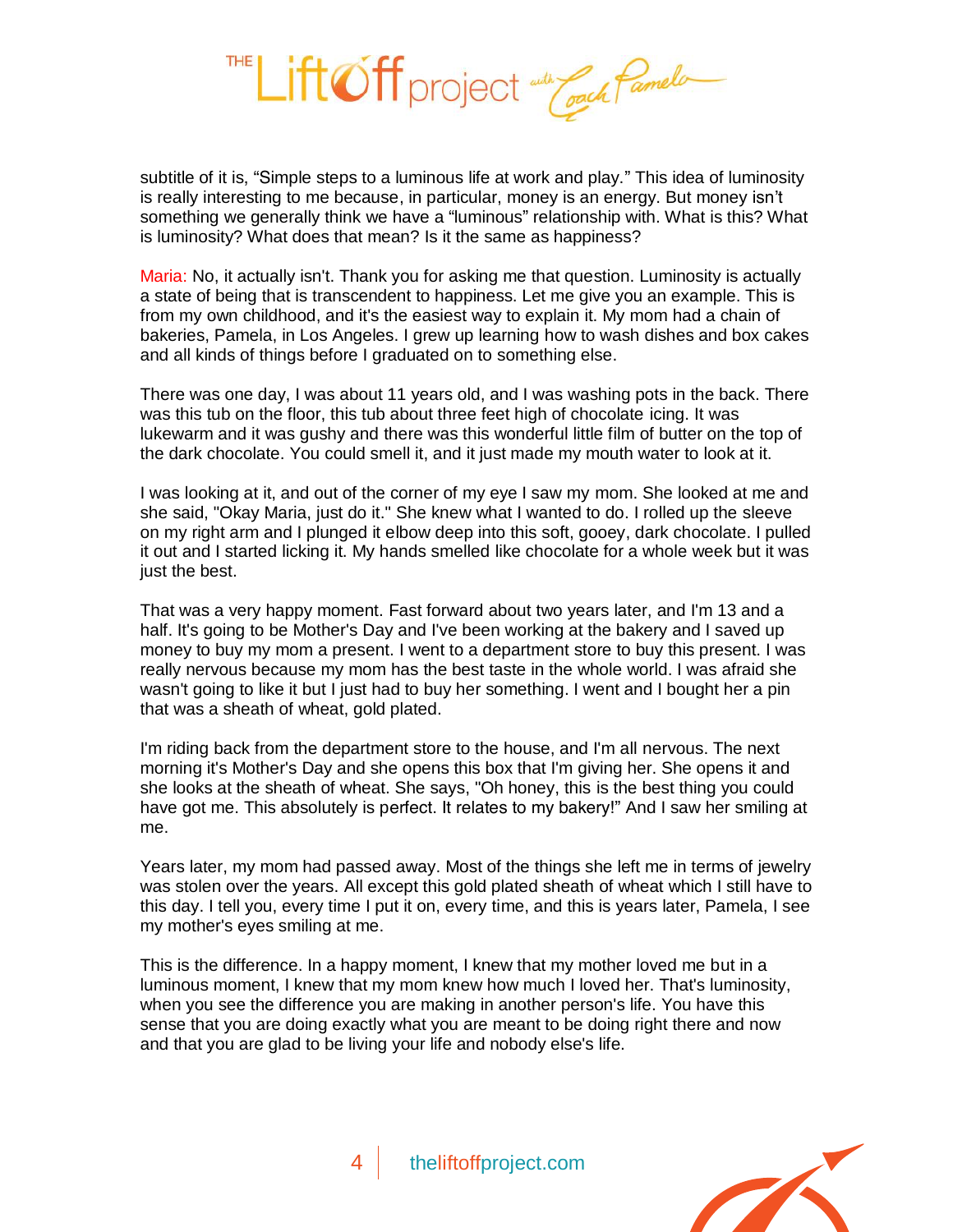These luminous moments are like ... If you could imagine these beautiful Chinese lanterns that have a golden glow. You look back on your life and you see this path. All along this path are these beautiful lanterns. Each one of them represents a luminous moment. I mean, it's so wonderful to be able to turn around at any moment and see those times in which you know you made the difference.

Lift Off project and Coach Pamelo

When a moment is luminous, it may not be a happy moment. For instance, you could be with a very ill friend. Being with them and taking care of them, or talking with them. You're not happy, but there is a sense of, "I'm so glad I'm doing this." How does money fit into that? For me, very clearly, I was able to save the money to buy that present for my mom.

What I ask people to do, any of the people that are listening to me right now, is to ask yourselves, "Where in my life have I done something with money that was luminous?" The four qualities of a luminous moment are these:

- 1. Clarity. I'm clear about what I'm doing.
- 2. Focus. I'm focused on doing that thing.
- 3. Ease. I'm doing things without struggle.
- 4. Grace. Grace is the sense of an unearned blessing.

The way to experience grace in your life is through gratitude. You can think of times that you were grateful maybe that you had the money to do something. Maybe to contribute to a wedding gift for a friend, or to contribute to a cause or a program, or something that had real meaning for you. Those are luminous moments.

We see with money that we have a sense of agency. Not emergency, but agency. Agency means, "I'm powerful, I don't worry about money, it is now my friend. It's my ally and I'm doing with it what I'm meant to be doing." When people have these breakthroughs, Pamela, they end up doing a lot of things. Like maybe earning the amount of money that they've always wanted. People who work with me, they have that experience in these programs, doubling or tripling their income.

For other people, earning money isn't the thing, but worrying about that money is. To have a breakthrough and to experience luminous moments counteracts all that worry, doubt, and fear. Is that clear?

Pamela: Yeah, it's completely clear. It's interesting because it's making me think of a moment that I actually woke up thinking about this morning. It's just very much serendipity, because on my 50th birthday, I had a party in New York City. It was just a lovely, wonderful, magical gathering. After that party, we had a lot of food left over.

I was thinking about how the next day was walking the streets of New York. It was early evening and I had come across a young man sleeping in a doorway. I went to him and I said, "Are you going to be here for a little bit?" He said, "Yeah." He looked at me like I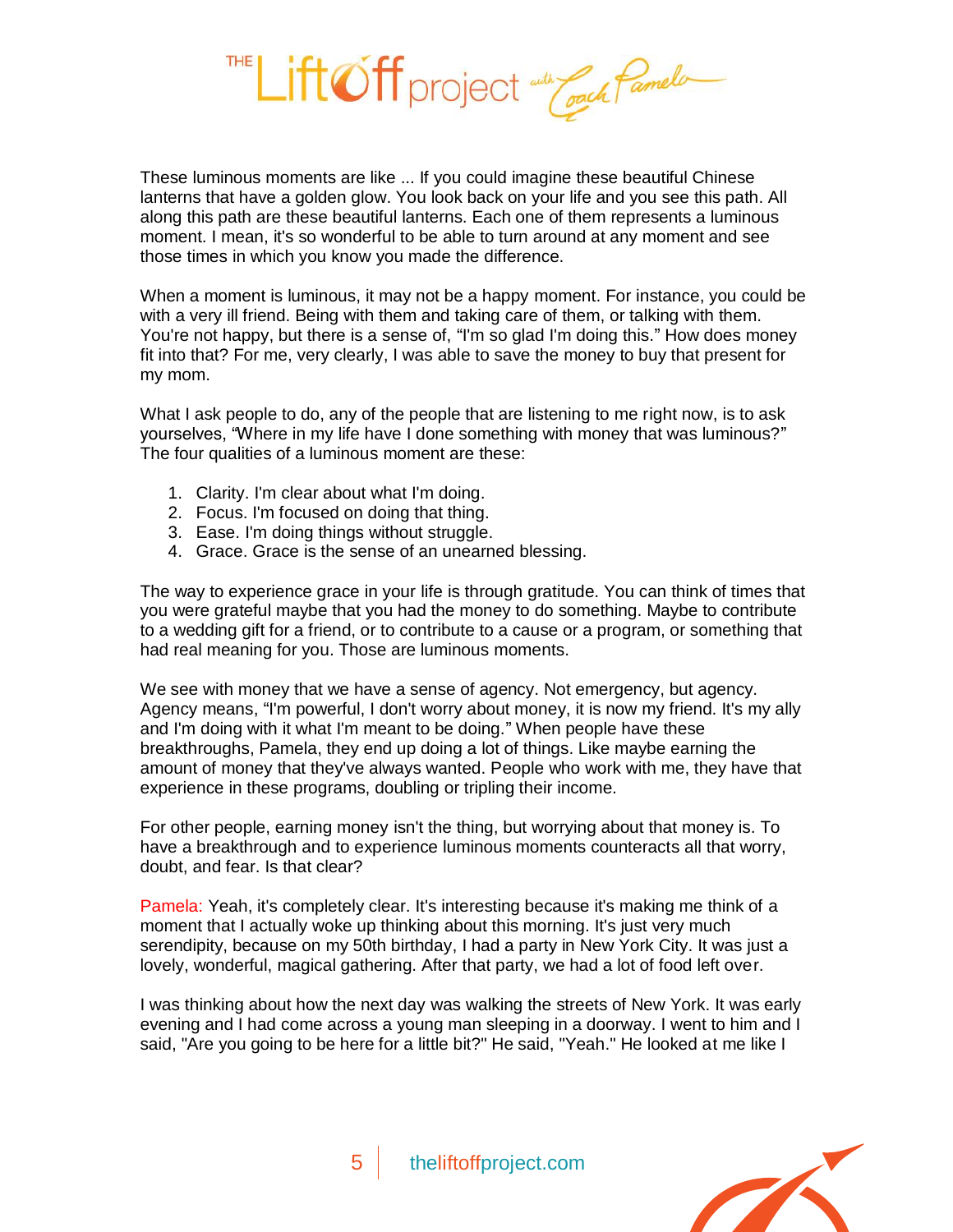

was crazy, because who goes up to people in New York and just says, "Hey, are you going to be around for a while?" I'm sure he wasn't used to anybody talking to him.

I went back to the hotel room and I went and I got all this food. It was wonderful, beautiful, lovely, healthy food. I put it in a big grocery bag and I went back, but on my way back I also stopped at the bank and I took out some cash and I stuck it in my pocket. I went back over to him and I said, "Hey, I'm back." He said, "Oh, okay."

Then I said, "I brought you some food." He said, "Okay." I started unpacking the bag and it was an abundance of food. He said to me, "What am I going to do with all this food?" I said, "You're going to share it with others like I shared it with you." He thought for a moment and he said, "Okay, I know what I'm going to do with that." I said, "Okay, great." Then I put my hand in my pocket and I pulled out the money, and I took his hand and I just put it in there and I held his hand for a moment. He just started to tear up. Nobody had ever, ever given so much to him. Then he gave me a hug.

It was just this moment, and I woke up this morning thinking about it. I thought, "You know, in all of my life, that would be a lantern," to use your analogy.

Maria: That's it.

Pamela: Right, exactly. Whatever I'd done to earn that money, I could put it into his hand and hold his hand in that moment. Who knew, because he'd been sleeping on the street, the last time somebody had touched him. Then he gave me this hug. I don't know where he is or what he is doing, but in that moment I had full agency.

Maria: There you go.

Pamela: Tell us, Maria, though, what stops us? What blocks us? Because yeah that was a great moment, but hey, there are a lot of stressful moments that come up, especially being an entrepreneur. What is going on when we are stressed with money?

Maria: Let me tell you what's going on. Please, everyone who is listening, everyone who can hear my voice, please know that when you hear us talking about stress and money and you experience it, you are not alone, you are absolutely not alone. It is normal and natural. By that I mean normal, everybody has money stress. They have these worries, doubts, and fears about money. Natural means we don't have to be taught to have that, our brain manufactures it for us.

It's normal and natural but it's not exceptional. I know, especially working with entrepreneurs or people who are in mission-driven, heart-centered businesses that want to make a difference, you want to have an extraordinary relationship with money. There is a way of conceptualizing what you are up to in life that I call "the playing field."

On the playing field, our job is to take something from visionary reality and put it into physical reality. An idea into action. This is just starting to put something into physical

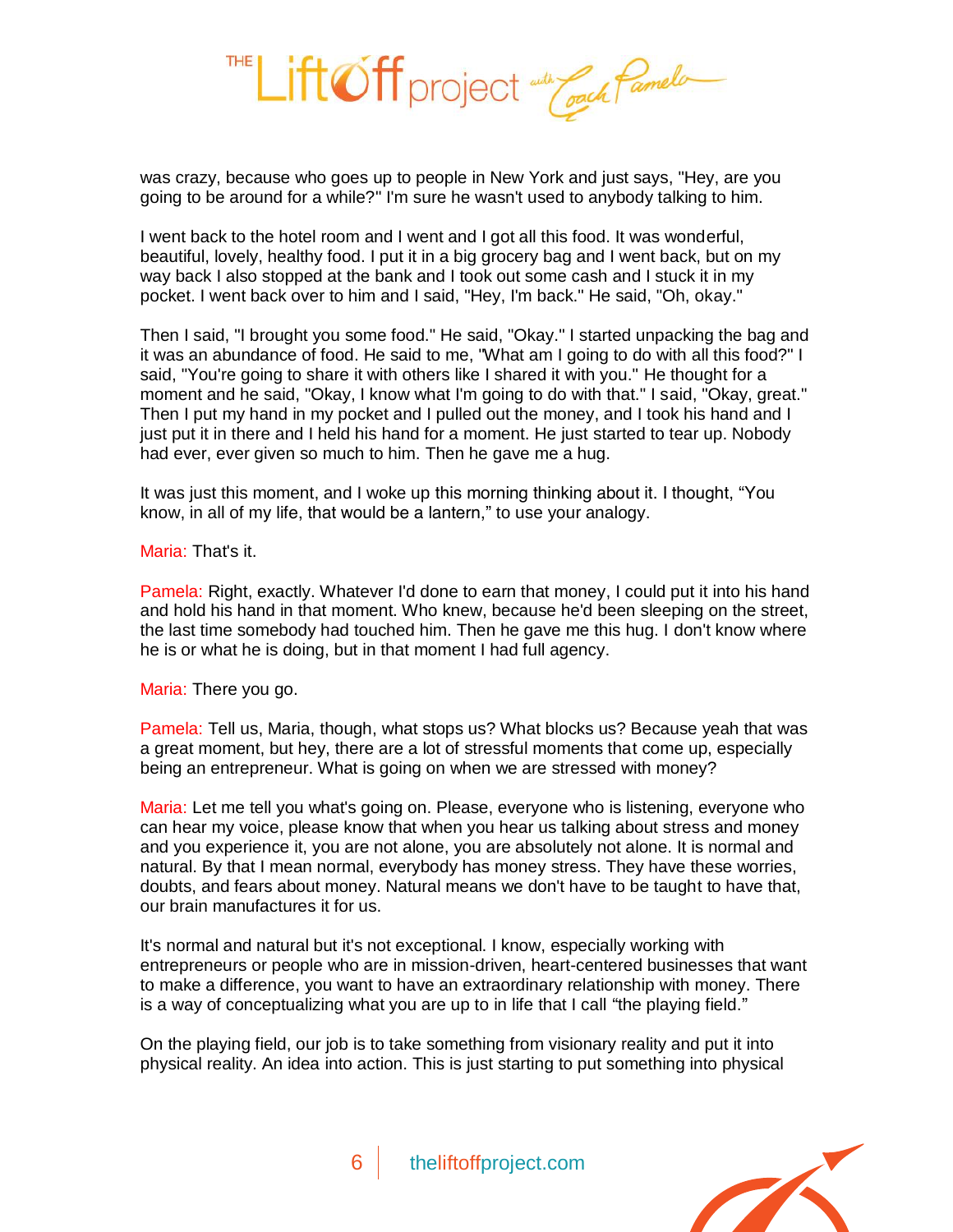

reality, Pamela. We hit up against this border, I call it "trouble at the border." The minute that happens, number one, it takes a lot more energy to begin the thing that we thought we would. Energy meaning maybe money or time, or the other forms of energy that I teach people about. It takes maybe sometimes ten times more energy.

The second thing is, it gives a drive to "monkey mind." Monkey mind is definitely a term that I borrowed from Buddhism. It stands for that aspect of the mind that is always shouting at us as it swings from doubt to worry and back to doubt again. Another way of seeing it is it's that aspect of our brain that is geared toward looking for everything that could go wrong. The neurophysiologists are now beginning to see that this is a natural syndrome for our brain. Because our brain, it turns out, Pamela, is over 100,000 years old.

We literally have in many ways many of the same structures that our ancestors who lived in caves had. Of course one of the things is that the minute you try something new, your brain is going to try to look for all the dangers, that negativity bias. What do you do?

Pamela: Yeah, because I'm telling you, my coaching clients ask that all the time. They are going to be so happy to hear this, that everybody has this and they are not alone. Because we know, but they don't know, and they think there is something wrong with their head or their brain because all of this noise is going on. How do we combat this monkey mind?

Maria: I'll show you. First of all, believe it or not, we don't even have to combat it. All we have to do is observe it. Not analyze, but observe. But your monkey mind is a sign. 95% of the time, it's a sign that you are doing something right, not something wrong. I'm going to say that again. When you hear those self-limiting internal dialogues in your head, it's usually a sign that you are doing something right, not something wrong. You are going outside of your comfort zone; you are doing something that you haven't done before. That's why your mind kicks in like that. That's why we need coaches, because really, if you wait until your monkey mind goes away to take action, if you think you can wait, you are going to be waiting for 88 years.

I mean really, there is no way to wait and have it happen. What you want to do is you want to be able to observe when you are functioning in monkey mind. By that I mean, you want to be able to observe the quality and the nature of monkey mind symptoms. To that end, I have gotten together something that I call "The Monkey Mind Symptom Checklist." Later on I'll give you the URL for it.

Pamela: Awesome. Gosh, we could be talking forever. I cannot imagine ... There is so much packed into what you are saying, but I am mindful of the time. I want to just wrap up by asking you a couple of simple steps that our listeners can do to start bringing more luminosity into their relationship with money.

Maria: Very good. This is how you can do it. You can ask yourself a number of questions. One question is this: "Am I using money in the way that brings real value to

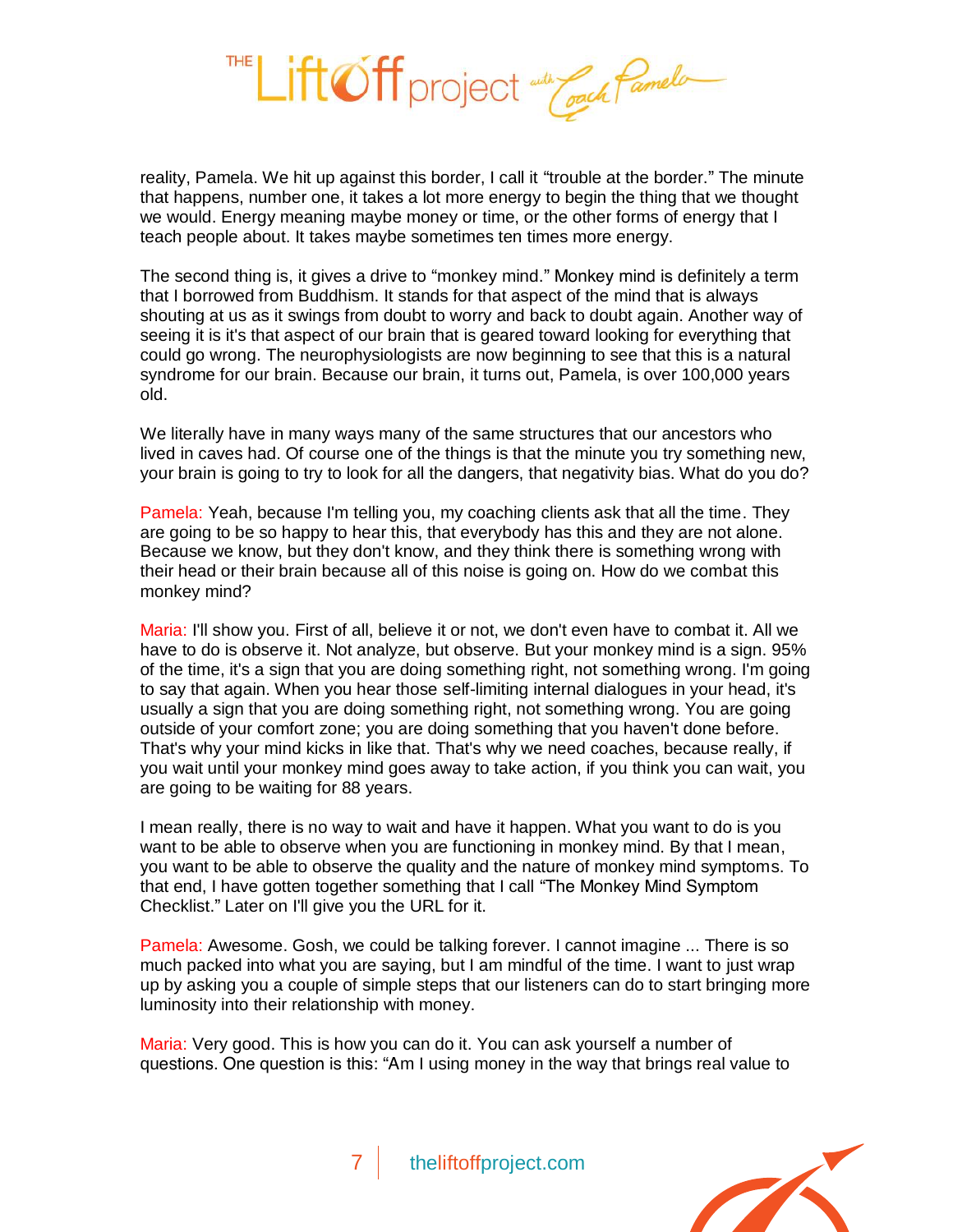Lift Off project and Coach Pamelo

me or am I leaking money?" Leaking money means it literally is running through my fingers. Standing in line at a grocery store and you put three or four little things in your cart because you are waiting, or maybe a magazine or two. At the end of the time, you say to yourself, "What did I do? Why did I buy that?" That's leaking money.

Spending money consciously you say, "What will bring joy to me, joy to another person? What will contribute to my life or their life?" Do you see?

Pamela: Mm-hmm.

Maria: You start asking yourself important questions. The next thing you can do is every day ... this is for me the most powerful of all. In a little notebook by your bed, make a list of three things every day that you are grateful for. Have one of them be about your relationship with money.

Pamela: I like that.

Maria: We want to channel gratitude, we want to be conduits of gratitude into that relationship, because the more you pump that sort of energy, the more you will see the relationship begin to flourish and grow. One of the parts of that will be you are less anxious, you are more creative, you are seeing ways to make more money if that's what you want. You are seeing ways to put your money toward what it is that you really love. It starts with these things that I've been telling you, and topping it off with this gratitude exercise.

Pamela: Right, because as you said before, gratitude is a key element of luminosity.

Maria: Yep.

Pamela: Perfect!

Maria: You see how it all works together?

Pamela: Yeah, I love it. That makes it very simple too. There is a lot less brain strain doing it that way. I love that, in particular with the gratitude list, because this is something that I always recommend to my clients, and then I actually practice myself. I will be taking this tip too.

Maria: Wonderful!

Pamela: Thank you so much, Maria, for appearing on the show today. It has been wonderful and you have given so much valuable information. I think we'll have to have you back sometime in the future!

Maria: I would love it Pamela, thank you so much!